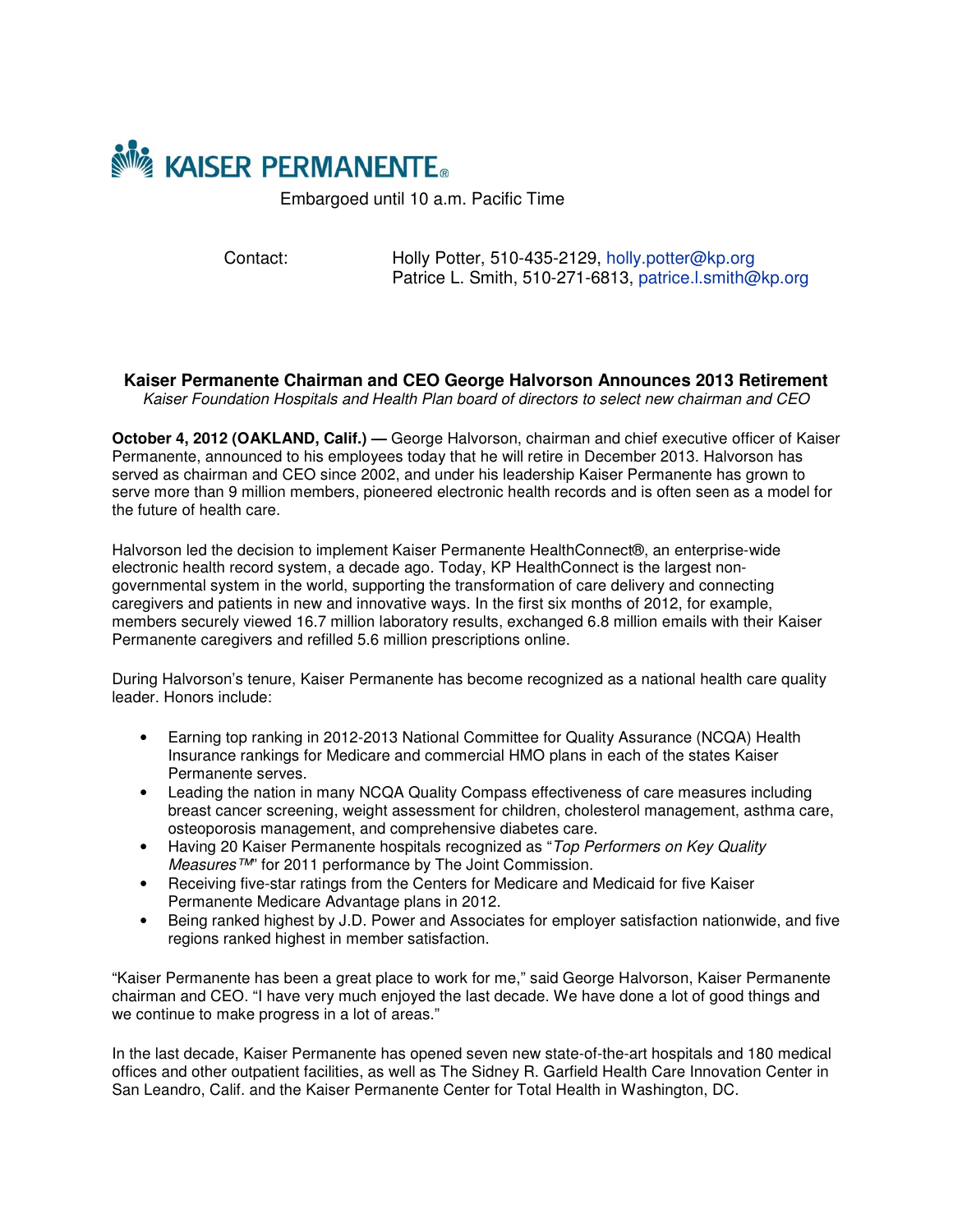## **(more)**

In addition, Halvorson championed public health efforts designed to improve the health of Kaiser Permanente members and the communities it serves. In 2011, the organization launched Every Body Walk! (http://www.everybodywalk.org) to inspire the nation to experience the health benefits of walking 30 minutes a day, five days a week. In 2012, Kaiser Permanente also joined with the HBO, Institute of Medicine, Centers for Disease Control and Prevention, National Institutes of Health and the Michael & Susan Dell Foundation to launch a national public health campaign to address the nation's rising obesity rates that includes, the two-time Emmy nominated documentary series The Weight of the Nation *(*http://kp.org/weightofthenation).

Halvorson serves on the Institute of Medicine Roundtable on Value & Science-Driven Health Care, the IOM Task Force on Making America a Learning Health Care Organization, the American Hospital Association's Advisory Committee on Health Reform, the Commonwealth Fund Commission on a High-Performance Health System, and the New America Foundation Leadership Council. He serves on the boards of the National Committee for Quality Assurance, America's Health Insurance Plans, and the Alliance of Community Health Plans. Halvorson chairs the International Federation of Health Plans and co-chaired the Institute for Healthcare Improvement Annual National Forum on Quality Improvement in Health Care for 2010. He is the 2012 social media chair for the Global Health Policy Forum. In 2009, he chaired the World Economic Forum's Health Governors meetings in Davos, Switzerland.

Earlier this year, Halvorson was named No. 6 on Modern Healthcare's annual 100 Most Influential People in Healthcare list. He has been named to each of Modern Healthcare's 100 Most Influential People in Healthcare lists since the program was created. He has received the Modern Healthcare/Health Information and Management Systems Society CEO IT Achievement Award. The Workgroup for Electronic Data Interchange also awarded him the 2009 Louis Sullivan Award for leadership and achievements in advancing health care quality.

Halvorson has written numerous books on improving and reforming health care, including *Health Care Will Not Reform Itself: A User's Guide to Refocusing and Reforming American Health Care, Health Care Reform Now!, Health Care Co-ops in Uganda, Strong Medicine,* and *Epidemic of Care*.

During Halvorson's tenure at Kaiser Permanente, the organization was rated number one in the country as an employer for diversity. Diversity MBA magazine gave Kaiser Permanente their best place to work award three straight times. The organization is also the first inductee into the Diversity MBA magazine's Hall of Fame. Kaiser Permanente also rated number one for diverse employees by Computerworld and won the Catalyst Award as a best place to work for women.

In addition, the U.S. Hispanic Chamber of Commerce recognized Kaiser Permanente's leadership. Kaiser Permanente was also named as one of the Best Companies for Latinas to Work in the United States. Kaiser Permanente was also named Corporation of the Year by the Hispanic College Fund. Kaiser Permanente has also been recognized as one of the top 50 companies for supplier diversity by Hispanic Enterprise Magazine.

DiversityInc. ranked Kaiser Permanente as top health care organization on its list of top 50 companies for diversity. Human Rights Campaign Foundation has awarded Kaiser Permanente with a 100 percent rating each year for multiple years. The Minority Corporate Counsel Association also recognized Kaiser Permanente as the Employer of Choice in the Western Region.

"Kaiser Permanente has won multiple awards for the quality of our care and the service levels we provide. We are one of the most diverse work forces in health care. I believe our diversity has created an internal synergy that has helped us achieve those very high levels of performance," Halvorson said. "After leaving Kaiser Permanente, a major focus for me will be issues of diversity and intergroup interactions. We have done some very good things at Kaiser Permanente relative to diversity, and I am looking forward to helping people take advantage of the opportunities presented by diversity."